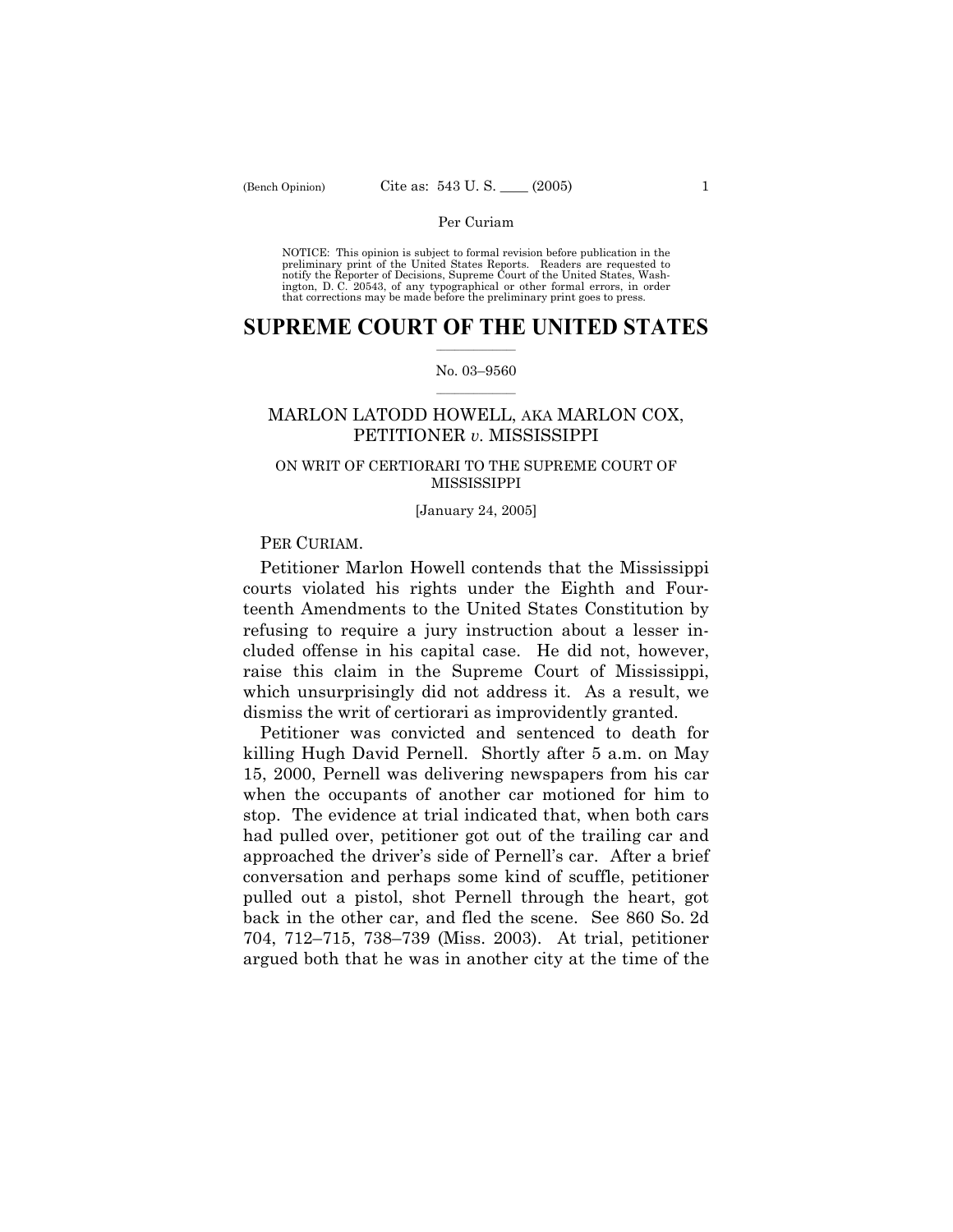#### 2 HOWELL *v.* MISSISSIPPI

#### Per Curiam

killing and that the evidence was insufficient to prove that Pernell was killed during an attempted robbery (which would deprive the State of an element of capital murder). As part of his non-alibi defense, petitioner sought to supplement the Stateís proposed jury instruction on capital murder with instructions on manslaughter and simple murder. The trial court refused the additional instructions. The jury found petitioner guilty of capital murder and separately concluded that he should be sentenced to death.

 On appeal to the State Supreme Court, one of petitioner's 28 claims of error was the trial court's failure "to give the defendant an instruction on the offense of simple murder or manslaughter." App. 39. In that argument, petitioner cited three cases from the State Supreme Court about lesser-included-offense instructions, and the only opinion whose original language he quoted was a noncapital case. *Ibid.* (quoting, with modifications, *Conner* v. *State,* 632 So. 2d 1239, 1254 (Miss. 1993) (a capital case), in turn quoting *McGowan* v. *State,* 541 So. 2d 1027, 1028 (Miss. 1989) (a noncapital case), in turn quoting *Harper* v. *State,* 478 So. 2d 1017, 1021 (Miss. 1985) (a noncapital case)). Petitioner argued that, because the jury "could have found and returned the lesser included offense of simple murder or manslaughter," the failure to give instructions on those offenses was "error" that left the jury no "choice but either to turn [him] loose or convict him of [c]apital [m]urder.î App. 40. In the course of affirming petitionerís conviction and death sentence, the State Supreme Court found that "[t]he facts of this case clearly do not support or warrant" the instruction for manslaughter or simple murder. 860 So. 2d, at 744. The court cited and quoted a prior noncapital decision, which construed a state statute and concluded that an instruction should be refused if it would cause the jury to "ignore the primary charge" or "if the evidence does not justify submission of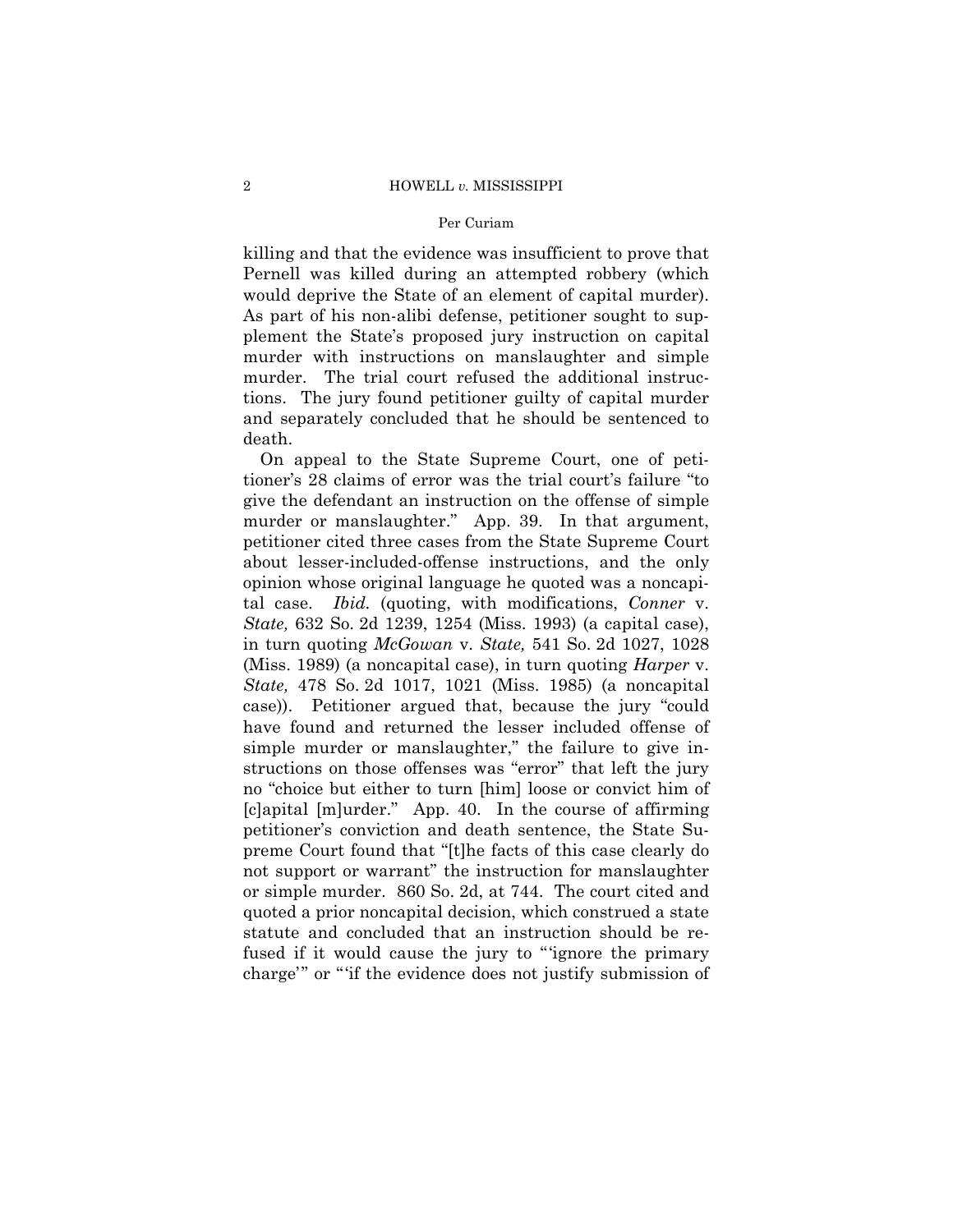a lesser-included offense.<sup>78</sup> *Ibid.* (quoting *Presley v. State,* 321 So. 2d 309, 310–311 (Miss. 1975)). The court also cited *Grace* v. *State,* 375 So. 2d 419 (Miss. 1979), an aggravated-assault case rejecting an instruction for simple assault.

 Petitioner sought certiorari from this Court, arguing that his death sentence is unconstitutional under that rule of our capital jurisprudence set forth in *Beck* v. *Alabama,* 447 U.S. 625, 638 (1980) ("[I]f the unavailability of a lesser included offense instruction enhances the risk of an unwarranted conviction, [the State] is constitutionally prohibited from withdrawing that option from the jury in a capital caseî). See Pet. for Cert. 5. We granted certiorari, but asked the parties to address the following additional question: "Was petitioner's federal constitutional claim properly raised before the Mississippi Supreme Court for purposes of 28 U.S.C. §1257?" 542 U.S. \_\_ (2004). Our answer to that question prevents us from reaching petitioner's constitutional claim.

 Congress has given this Court the power to review ì[f]inal judgments or decrees rendered by the highest court of a State in which a decision could be had . . . where any . . . right . . . is *specially set up or claimed* under the Constitution or the treaties or statutes of . . . the United States." 28 U.S.C. §1257(a) (emphasis added). Under that statute and its predecessors, this Court has almost unfailingly refused to consider any federal-law challenge to a state-court decision unless the federal claim "was either addressed by or properly presented to the state court that rendered the decision we have been asked to review.î *Adams* v. *Robertson,* 520 U. S. 83, 86 (1997) *(per curiam);* see also *Illinois* v. *Gates,* 462 U. S. 213, 218 (1983) (tracing this principle back to *Crowell* v. *Randell,* 10 Pet. 368, 391 (1836), and *Owings* v. *Norwoodís Lessee,* 5 Cranch 344 (1809)).

Petitioner's brief in the State Supreme Court did not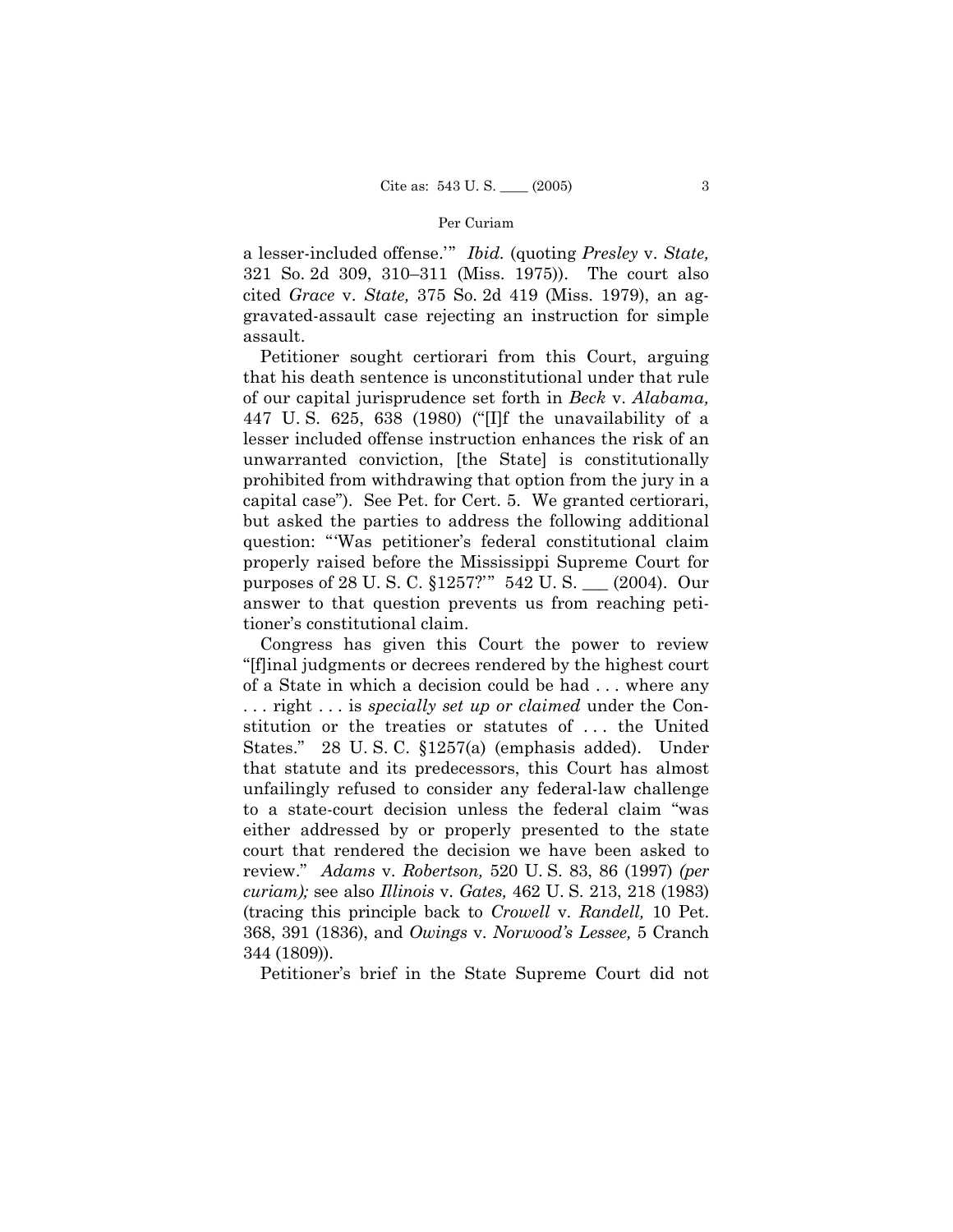#### 4 HOWELL *v.* MISSISSIPPI

### Per Curiam

properly present his claim as one arising under federal law.1 In the relevant argument, he did not cite the Constitution or even any cases directly construing it, much less any of this Court's cases. Instead, he argues that he presented his federal claim by citing *Harveston* v. *State,* 493 So. 2d 365 (Miss. 1986), which cited (among other cases) *Fairchild* v. *State,* 459 So. 2d 793 (Miss. 1984), which in turn cited *Beck*, but only by way of acknowledging that Mississippiís general rule requiring lesser-included-offense instructions "takes on constitutional proportions" in capital cases. 459 So. 2d, at 800. Assuming it constituted adequate briefing of the federal question under state-law standards, petitioner's daisy chain—which depends upon a case that was cited by one of the cases that was cited by one of the cases that petitioner cited—is too lengthy to meet this Court's standards for proper presentation of a federal claim.2 As we recently explained in a slightly different context, "[a] litigant wishing to raise a federal issue can easily indicate the federal law basis for his claim in a state-court petition or brief . . . by citing in conjunc-

óóóóóó

<sup>1</sup>Petitioner argues not that the State Supreme Court actually addressed his federal claim, but rather that it "had an adequate opportunity to

addressî it. Brief for Petitioner 19. 2See, *e.g., Adams* v. *Robertson,* 520 U. S. 83, 89, n. 3 (1997) *(per curiam)* (concluding that "passing invocations of 'due process'" that "fail to cite the Federal Constitution or any cases relying on the Fourteenth Amendment" do not "meet our minimal requirement that it must be clear that a *federal* claim was presentedî); *Webb* v. *Webb,* 451 U. S. 493, 496 (1981) (finding a reference to "full faith and credit" insufficient to raise a federal claim without a reference to the U. S. Constitution or to any cases relying on it); *New York Central R. Co.* v. *New York,* 186 U. S. 269, 273 (1902) ("[I]t is well settled in this court that it must be made to appear that some provision of the Federal, as distinguished from the state, Constitution was relied upon, and that such provision must be set forthî); *Oxley Stave Co.* v. *Butler County,* 166 U. S. 648, 655 (1897) (a party's intent to invoke the Federal Constitution must be "unmistakably" declared, and the statutory requirement is not met if "the purpose of the party to assert a Federal right is left to mere inference").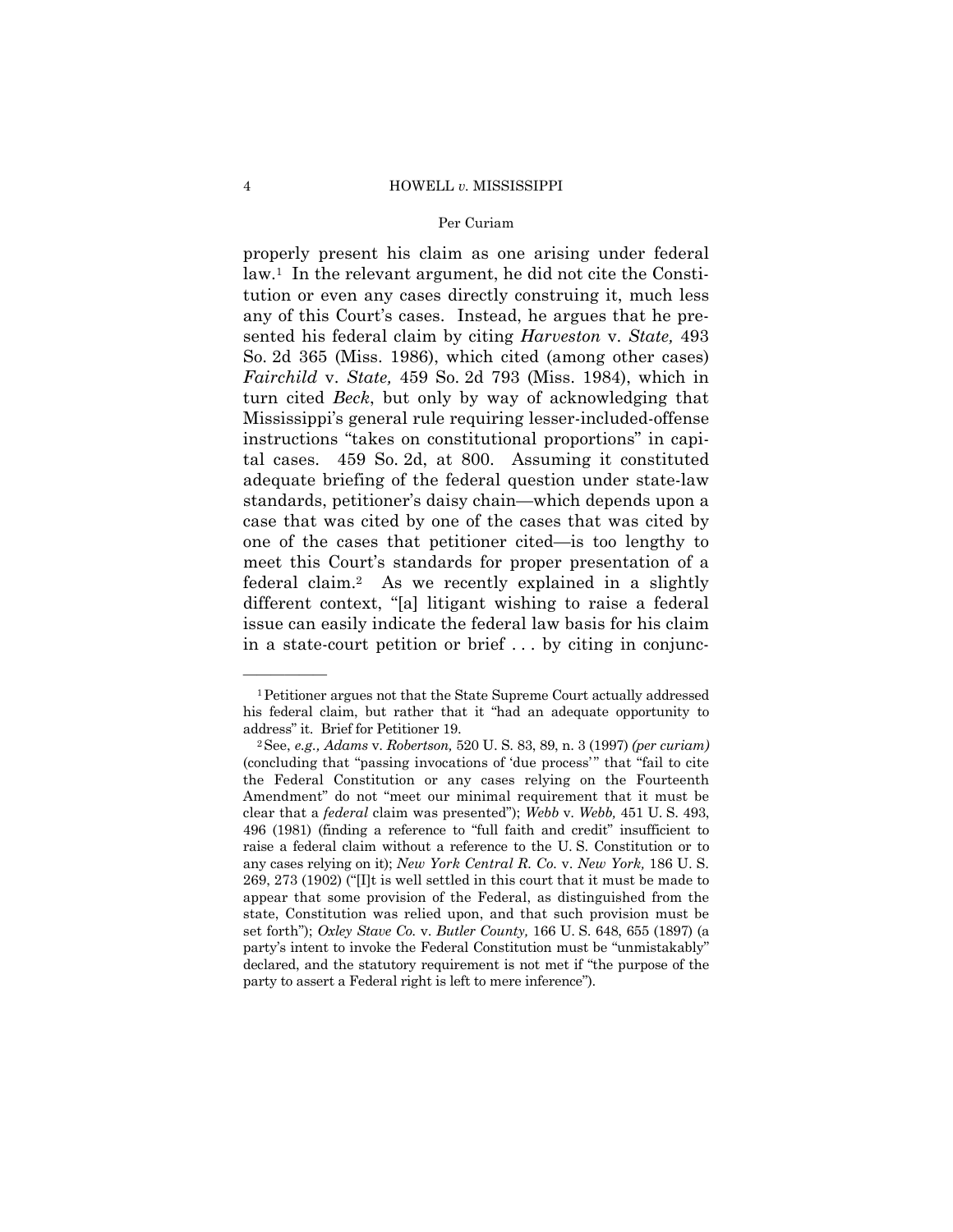tion with the claim the federal source of law on which he relies or a case deciding such a claim on federal grounds, or by simply labeling the claim 'federal.'" *Baldwin* v. *Reese,* 541 U. S. 27, 32 (2004). In the context of ß1257, the same steps toward clarity are just as easy to take and are generally necessary to establish that a federal question was properly presented to a state court. Petitioner did none of these things.

 Petitioner also contends that he raised his federal claim by implication because the state-law rule on which he relied was "identical," Tr. of Oral Arg. 17, or "virtually identical," Brief for Petitioner 17–18, to the constitutional rule articulated in *Beck*. Assuming, without deciding, that identical standards might overcome a petitioner's failure to identify his claim as federal, Mississippi's rule regarding lesser-included-offense instructions is not identical to *Beck*—or at least not identical to the Mississippi Supreme Court's interpretation of *Beck*. Mississippi's rule applies even when the jury is not choosing only between acquittal and death. The Mississippi Supreme Court's interpretation of *Beck*, on the other hand, holds that case inapplicable where the jury has the additional option of life imprisonment, see *Jackson* v. *State,* 684 So. 2d 1213, 1228  $(1996)$ —a conclusion that finds some support in our cases, see *Hopkins* v. *Reeves*, 524 U. S. 88, 98 (1998) ("In *Beck*, the death penalty was automatically tied to conviction, and Beck's jury was told that if it convicted the defendant of the charged offense, it was required to impose the death penalty"); *Schad* v. *Arizona*, 501 U.S. 624, 646 (1991) ("Our fundamental concern in *Beck* was that a jury . . . might . . . vote for a capital conviction if the only alternative was to set the defendant free with no punishment at allî). Moreover, unlike *Beck*, see 447 U. S., at 638, n. 14, Mississippiís rule on lesser-included-offense instructions applies in *noncapital* cases (as shown by the cases petitioner did cite). Thus, one opinion of the Mississippi Supreme Court appears to